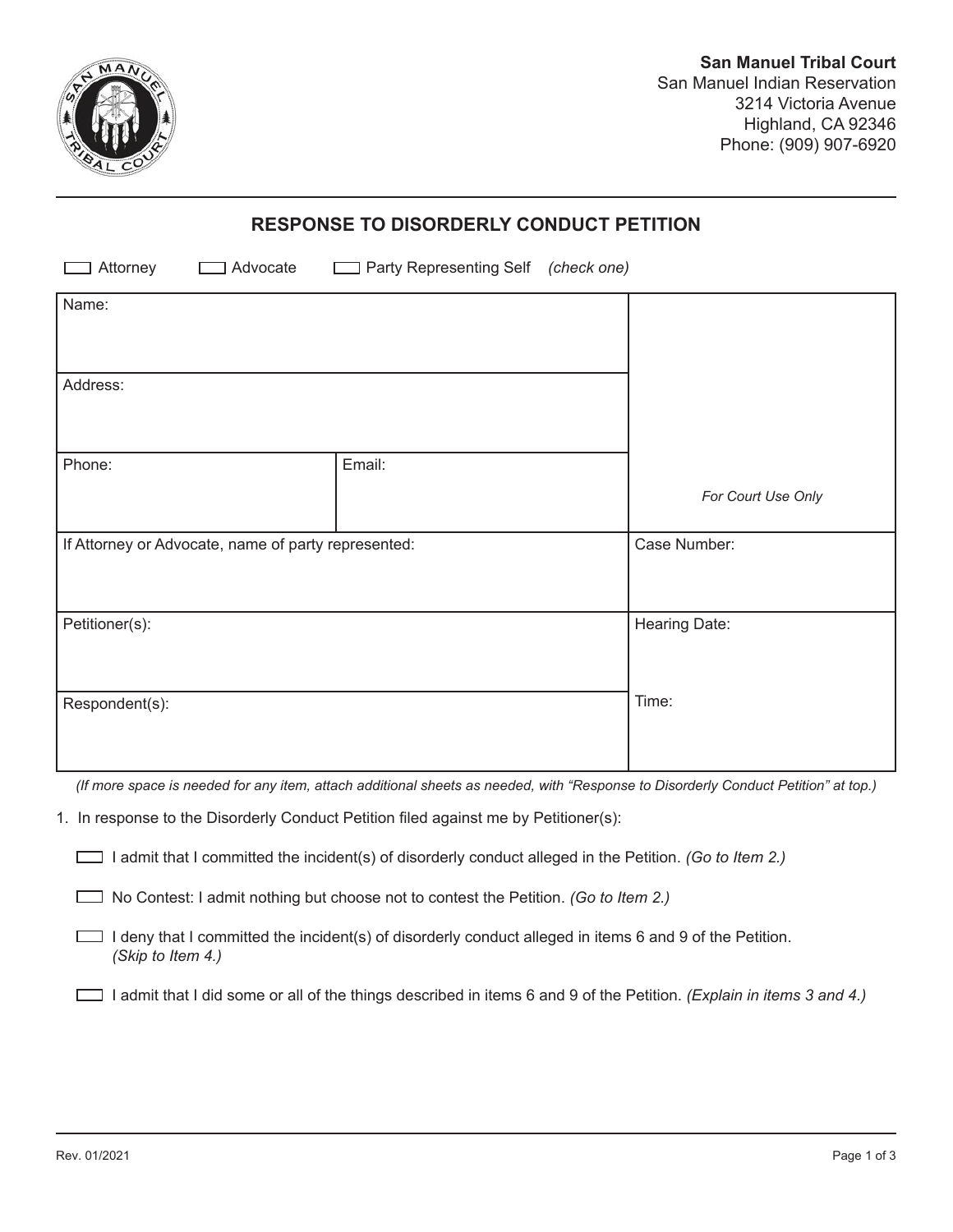Respondent(s): Case Number: Petitioner(s) and

2. **Waiver of Rights and Consequences:** *(If you admitted the allegations in the Petition or choose not to contest the Petition, by checking the first or second box in item 1 above, read the information below carefully and indicate that you have done so by checking each of the boxes below.)* 

- I understand that by admitting the allegations of the Petition or choosing not to contest the Petition, that I am giving up the following rights:
	- a. the right to a trial or hearing;
	- b. the right to see and hear witnesses who testify;
	- c. the right to cross-examine witnesses, any person who prepared a supporting report and the persons whose statements are contained in such report;
	- d. the right to testify in my own behalf and to present my own evidence and witnesses;
	- e. the right to use the authority of the court to compel witnesses to come to court and to produce evidence; and
	- f. any privelege against self-incrimination in this proceeding.
- I understand that if I admit the allegations in the Petition, the court will grant the relief demanded in the Petition.
- I understand that if I choose not to contest the Petition, the court may grant the relief demanded in the Petition.
- I understand that if the Petition is found to be true, the court may impose sanctions or other obligations on me, as authorized by sections 8.6.1 - 8.6.3 of the San Manuel Disorderly Conduct Ordinance. These may include a minimum \$10,000-\$20,000 fine, restitution, exclusion from Tribal events, facilities or lands for up to 20 years, or other activities or programs designed to address the activity underlying the disorderly conduct (e.g., community service, substance abuse treatment, counseling, etc.).
- 3. **Reason or Excuse:** I have done some or all of the things the Petitioner has accused me of, but the following reasons or defenses excuse or justify what I did. (Explain):

4. The court should not make an order against me because *(List facts or reasons below)*: